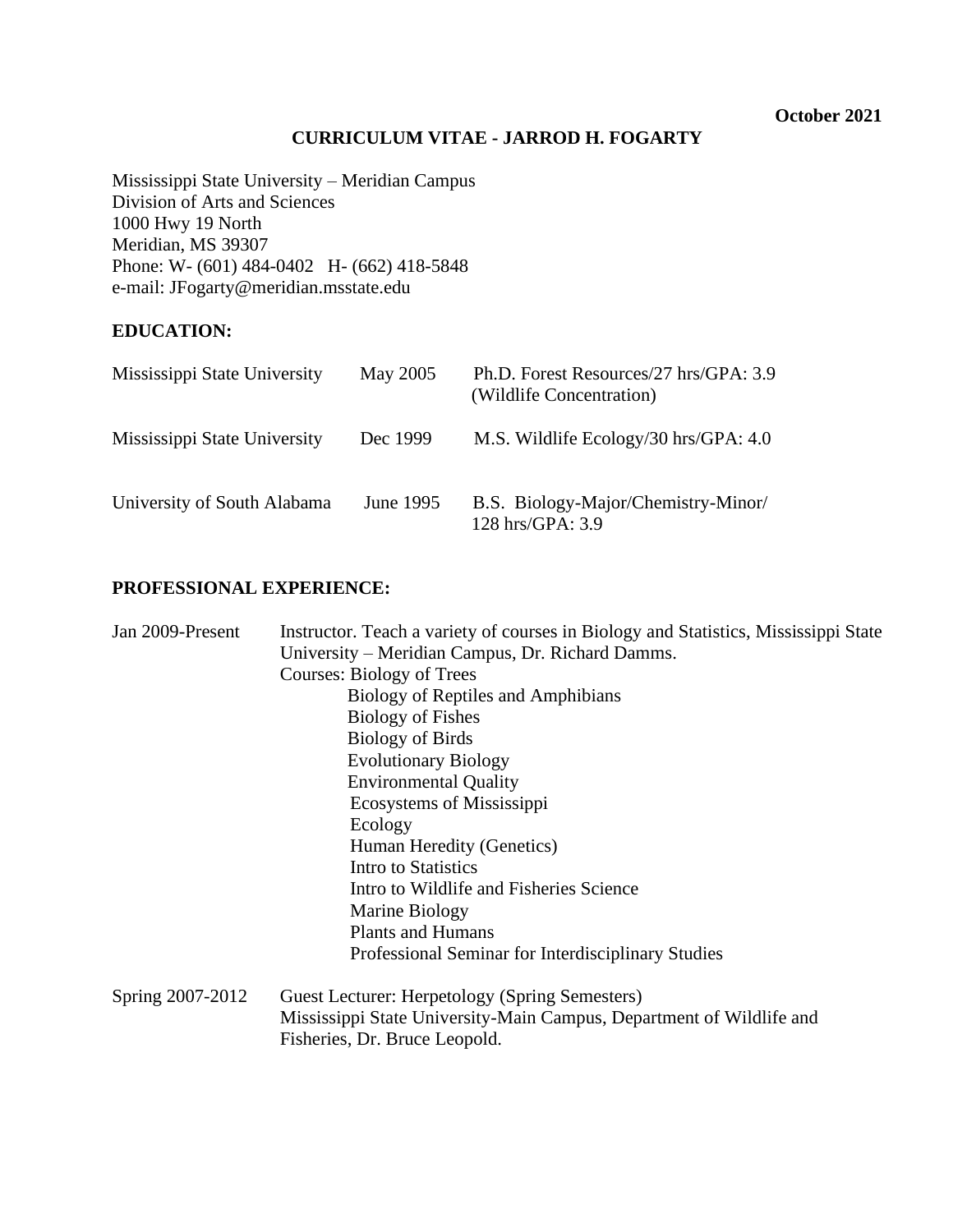| July 2005-Dec 2008 Postdoctoral Associate. Develop proposals to recruit funding for wildlife |
|----------------------------------------------------------------------------------------------|
| research, supervise undergraduate technicians and graduate students, analyze                 |
| wildlife related data and disseminate findings, Mississippi State University, Dr.            |
| Jeanne C. Jones.                                                                             |

Aug 2001-Dec 2008 Adjunct Faculty. Courses:Intro to Wildlife and Fisheries Science Natural History of Mississippi Biology of Vertebrates Basics of Ecology Ecosystems of Mississippi Studies in Ornithology Marine Biology Intro to Herpetology

> Mississippi State University-Meridian Campus, Division of Arts and Sciences, Dr. Dennis Mitchell.

- Aug 2002-July 2005 Research Associate I. Research focused primarily on reptiles and amphibians but also including fish and birds, Mississippi State University, Dr. Jeanne C. Jones.
- Jan 2000-Aug 2002 Graduate Research Assistant/Ph.D. Student. Habitat Associations of Reptiles, Amphibians, and Fishes on Public Forest Lands of Central Mississippi. Dr. Jeanne C. Jones.
- Dec 1998-Dec 1999 Interim Coordinator of the Mississippi Herpetological Atlas for GAP Analysis. Mississippi State University, Dr. Francisco J. Vilella.
- Aug 1996-Dec 1999 Graduate Research Assistant/M.S. Student. Population Ecology and Survey Evaluations of the Puerto Rican Frog *Eleutherodactylus coqui*. Mississippi State University, Dr. Francisco J. Vilella.

May 1994-Oct 1995 Research and Museum Technician. Survey of the Geographic Distribution of the Alabama Redbelly Turtle, University of South Alabama, Dr. David H. Nelson.

## **HONORS AND AWARDS:**

Graduated Summa Cum Laude - 1995 - University of South Alabama

Alpha Chi Honor Society - 1995 - University of South Alabama

John M. Rawls Award (Outstanding Senior in Biology) - 1995 - University of South Alabama

Xi Sigma Pi (National Forestry Honor Society) - 2004 - Mississippi State University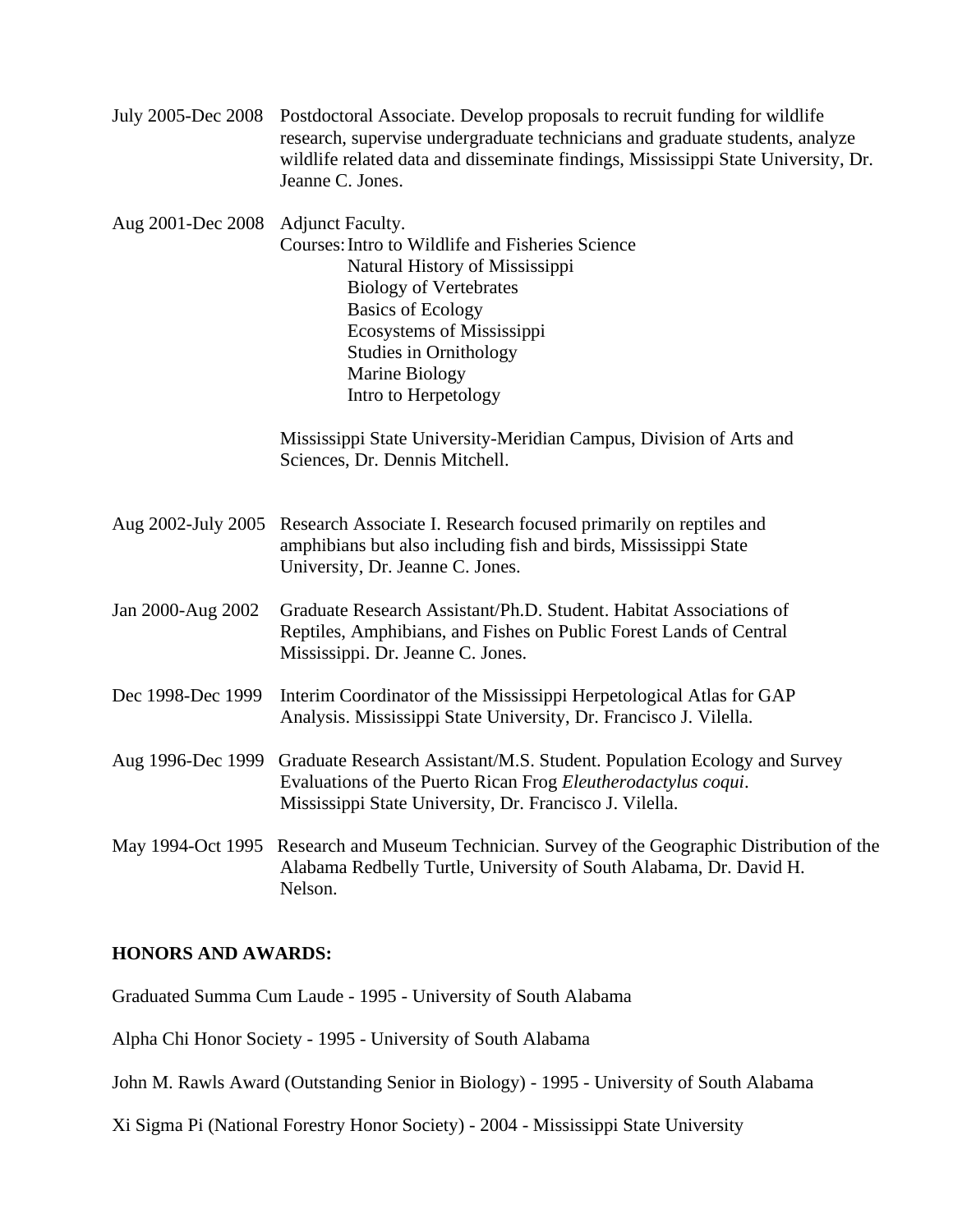## **PRESENTATIONS:**

#### **Oral Presentations**

- Fogarty, J.H. 2019. How Bigfoot Became *Boggy Creek*: Sasquatch, Memory, & American Popular Culture. Annual Meeting of the Far West Popular Culture Association. Las Vegas, NV.
- Fogarty, J.H. 2011. Invited speaker: Workshop on status of herpetology (research and classification of reptile and amphibian species) in Mississippi. Annual Meeting of the Mississippi Chapter of The Wildlife Society. Louisville, MS.
- Fogarty, J.H. and J. C. Jones. 2007. Population demographics of American beaver populations in three physiographic regions of the southeastern U.S. Annual Conference on American Beaver. Chandler, AZ.
- Fogarty, J.H. and J.C. Jones. 2006. Reptile and amphibian habitat associations on public lands of eastcentral Mississippi. 7<sup>th</sup> Annual Meeting of Partners for Amphibian and Reptile Conservation. Andalusia, AL.
- Fogarty, J.H. and J.C. Jones. 2004. Reptile and amphibian habitat associations on public forest lands of east central Mississippi. 84th Annual Meeting of the American Society of Ichthyologists and Herpetologists. Norman, OK.
- Fogarty, J.H. and J.C. Jones. 2003. Pitfall traps versus area searches for herpetofauna research. 57<sup>th</sup> Annual Conference of the Southeastern Association of Fish and Wildlife Agencies**.** Mobile,  $AI<sub>1</sub>$ .
- Fogarty, J.H., C.H. Taylor, and J.C. Jones. 2002. The relationship between fish abundance and environmental gradients in low order streams of public forest lands in Winston County, MS. 82<sup>nd</sup> Annual Meeting of the American Society of Ichthyologists and Herpetologists. Kansas City, MO.
- Fogarty, J.H. and J.C. Jones. 2001. Reptile and Amphibian Diversity and Associated Habitat Conditions on Public Forest Lands of Northeast Mississippi. 81<sup>st</sup> Annual Meeting of the American Society of Ichthyologists and Herpetologists. State College, PA.
- Fogarty, J.H. and F.J. Vilella. 1999. Population Dynamics and Evaluation of Survey Methodologies for *Eleutherodactylus coqui* in Cordillera Forests of Puerto Rico. 79th Annual Meeting of the American Society of Ichthyologists and Herpetologists. State College, PA.
- Fogarty, J.H. and F.J. Vilella. 1999. Population Dynamics and Evaluation of Survey Methods for *Eleutherodactylus coqui* in Cordillera Forests of Puerto Rico. XVIII Symposium of Flora and Fauna of the Caribbean, Humacao, PR.
- Fogarty, J.H. and F.J. Vilella. 1997. Population Status and Survey Evaluations for *Eleutherodactylus* Frogs in Puerto Rico. 7<sup>th</sup> Symposium of the Maricao Forest, Maricao, PR.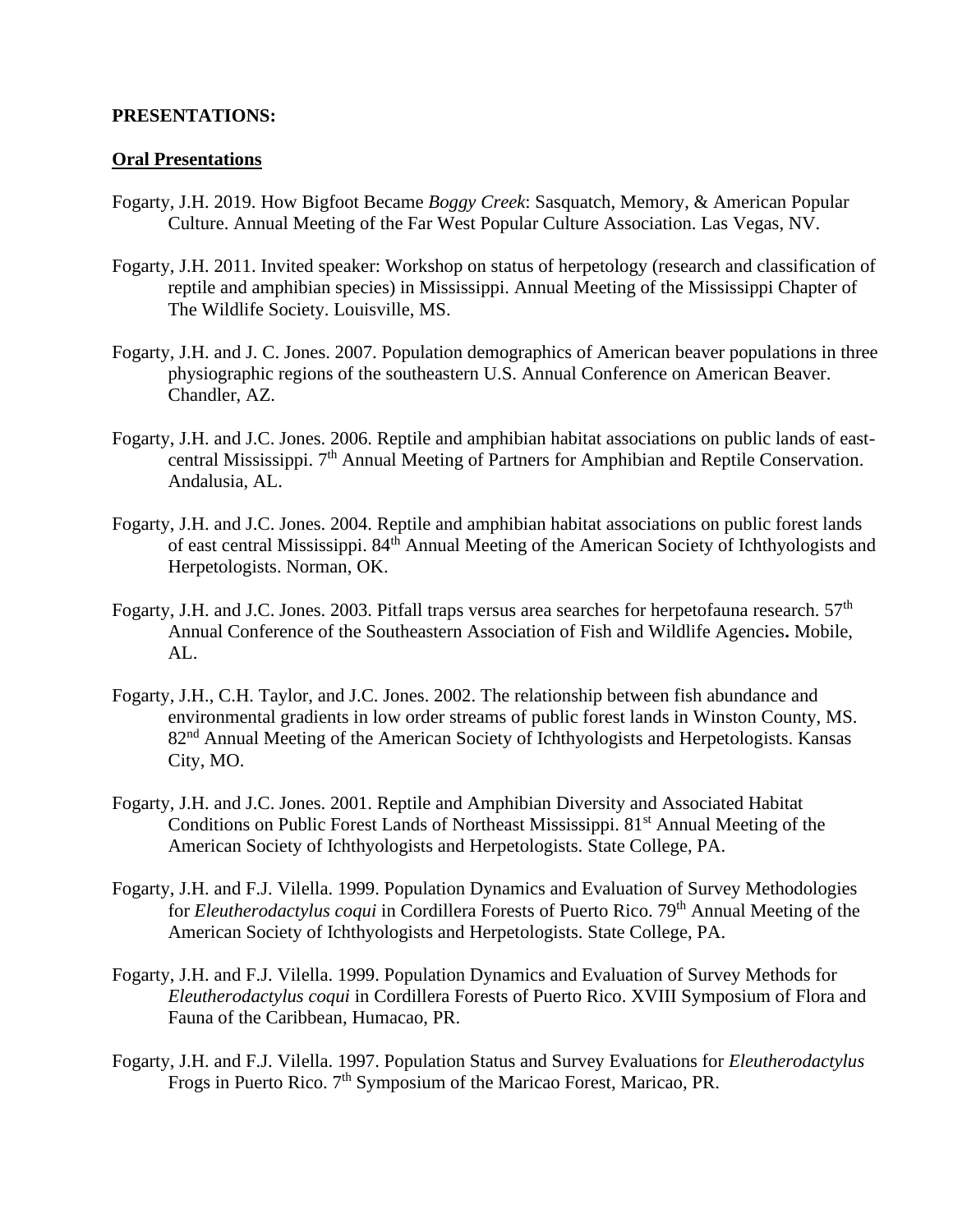Fogarty, J.H. and D.H. Nelson, W. Turner. 1995. Geographic Distribution of the Alabama Redbelly Turtle (*Pseudemys alabamensis*). Annual Meeting of Alabama Academy of Sciences, Tuskegee, AL.

### **Posters**

- Fogarty, J. H. and J.C. Jones. 2009. Factors affecting dispersion of herpetofauna around low-order streams east-central Mississippi. Annual Meeting of the Mississippi Chapter of The Wildlife Society. Jackson, MS.
- Fogarty, J. H., J. C. Jones, T. Harris, and D. Prevost. 2008. The white-tailed deer population on Stennis Space Center, a wildlife management challenge. Annual Meeting of the Mississippi Chapter of The Wildlife Society. Jackson, MS.
- Fogarty, J. H., J. C. Jones, T. Harris, and D. Prevost. 2007. The white-tailed deer population on Stennis Space Center, a growing problem.  $60<sup>th</sup>$  Conference of the Southeastern Association of Fish and Wildlife Agencies. Charleston, WV.
- Fogarty, J.H., A.E. Barras, J.C. Jones, D.L. Nolte, B. West, C. Culpepper, and L. Shearer. 2006. Beaver colony demographics in three physiographic regions of the southeastern United States. The Wildlife Society 13th Annual Conference. Anchorage, AK.
- Fogarty, J.H. and F.J. Vilella. 2003. Short-term effects of Hurricane Georges on frog populations of the Cordillera Central, Puerto Rico. 83rd Annual Meeting of the American Society of Ichthyologists and Herpetologists. Manuas, Brazil.
- Fogarty, J.H. and J.C. Jones. 2003. Efficacy of pitfall traps versus area searches for herpetofaunal research. 83rd Annual Meeting of the American Society of Ichthyologists and Herpetologists. Manaus, Brazil.
- Nelson, D.H. and J.H. Fogarty. 1995. Geographic Distribution of the Alabama Redbelly Turtle (*Pseudemys alabamensis*) in the Mobile Delta. University of South Alabama 2nd Annual Research Forum, Mobile, AL.

## **PUBLICATIONS:**

- Jones, J.C., K.E. Edwards, J.H. Fogarty, and K. Shelton. 2011. Bird communities of beaver wetlands and forested riparian slopes. Proceedings of the Annual Conference of the Southeastern Association of Fish and Wildlife Agencies. 65:62-70.
- Fogarty, J.H., J.C. Jones, K.E. Edwards, and C.M. Dacus. 2010. Hurricane Katrina impacts to whitetailed deer (*Odocoileus virginianus*) on John C. Stennis Space Center. Proceedings of the Annual Conference of the Southeastern Association of Fish and Wildlife Agencies. 64:50-55.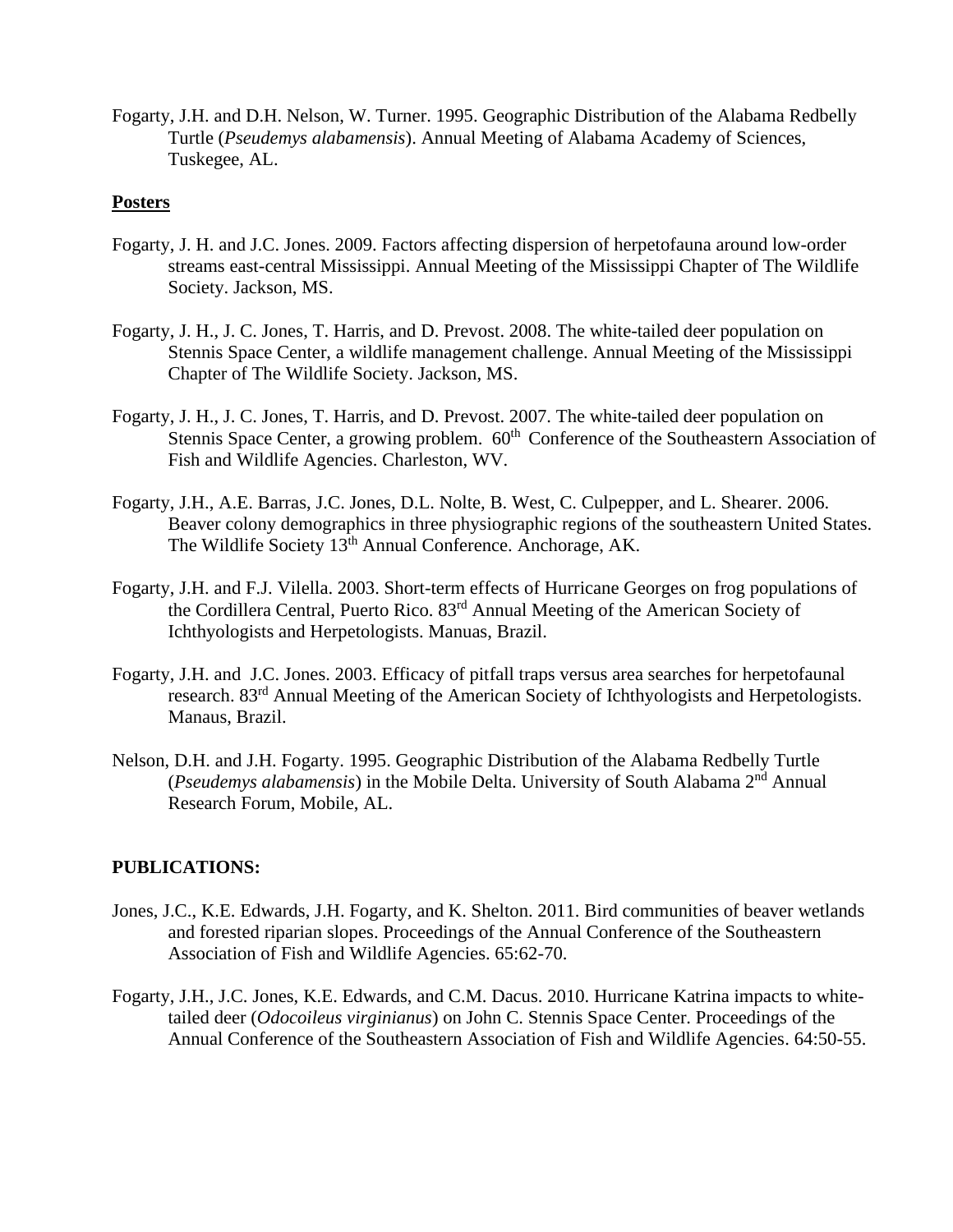- Jones, J.C., D.H. Arner, J.D. Taylor, D. Godwin, and J.H. Fogarty. 2006. Bird communities on conservation buffers and mowed field edges. Proceedings of the Annual Conference of the Southeastern Association of Fish and Wildlife Agencies**.** 60:8-14.
- Barras, A., J. Jones, D. Nolte, C. Culpepper, L. Shearer, and J. Fogarty. 2005. Wildlife damage to seedlings in reforested hardwood sites in Mississippi. Proceedings of the Wildlife Damage Management Conferences. Paper 107. http://digitalcommons.unl.edu/icwdm\_wdmconf proc/107.
- Vilella, F.J. and J.H. Fogarty. 2005. Diversity and abundance of forest frogs (Anura: Leptodactylidae) before and after Hurricane Georges in the Cordillera Central of Puerto Rico. Caribbean Journal of Science. 41(1):157-162.
- Fogarty, J.H. and J.C. Jones. 2003. Pitfall traps versus area searches for herpetofauna research. Proceedings of the Annual Conference of the Southeastern Association of Fish and Wildlife Agencies**.** 57:268-279.
- Fogarty, J.H. and F.J. Vilella. 2003. Use of native forest and eucalyptus plantations by *Eleutherodactylus* frogs. Journal of Wildlife Management 67(1):186-195.
- Fogarty, J.H. and F.J. Vilella. 2002. Population dynamics of *Eleutherodactylus coqui* in Cordillera Forest Reserves of Puerto Rico. Journal of Herpetology 36(2):193-201.
- Fogarty, J.H. and F.J. Vilella. 2001. Evaluating methodologies to survey *Eleutherodactylus* frogs in montane forests of Puerto Rico. Wildlife Society Bulletin 29(3):948-955.